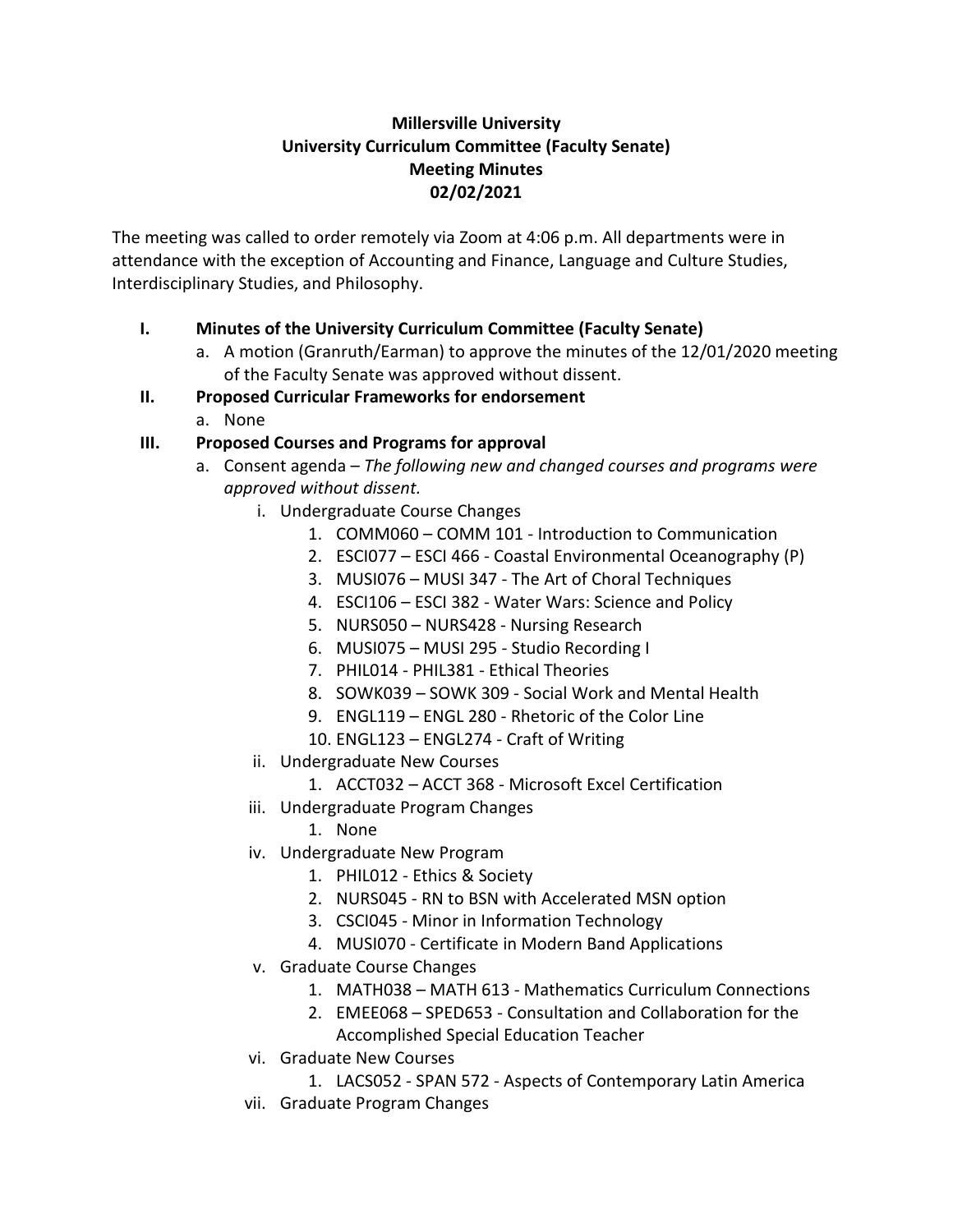- 1. None
- viii. Graduate New Programs
	- 1. NURS047 Nursing Education track

## **IV. Report of the Faculty Senate Chairperson (Jeri Robinson)**

- a. Announcements
	- i. Faculty Senate Meeting Dates Spring 2021 ( $1<sup>st</sup>$  and  $3<sup>rd</sup>$  Tuesday)
		- 1. February 2 and 16
		- 2. March 2 and 16
		- 3. April 6 and 20
		- 4. May 4
		- 5. June tba
	- ii. Spring Faculty Colloquium, Tuesday, February 9th, 2021, 12:00 p.m. 2:00 p.m.
	- iii. Pass/Fail survey results from December 2020, 10 yes, 10 no, 8 no opinion
	- iv. Approve the waiver of the meeting for the BS EM = YES (25 to 5), via electronic vote in December Approve the BS EM = YES (22 to 3, 5 abstain), via electronic vote in December
	- v. Did departments know about the elimination of the dismissals for 2020 = NO (5 to 25)
		- 1. Not a large number of pass/fail takers.
		- 2. Moving back to normal grading policies, no pass/fail option in the spring.
	- vi. Emeritus Statements, keep to one page
	- vii. Council of Trustees (COT) meeting, December 2020
		- 1. Common applications are down 15%
		- 2. Admits are up even though overall application are down.
		- 3. New program to experience attending university for a day.
		- 4. At COT, mention was made regarding the restructuring of UNIV 103 to include Diversity, Equity, Inclusion, Financial Literacy, Academic Success, and perhaps Wellness.
			- a. Brainstorming on the part of COT
			- b. No current proposed changes to UNIV103
		- 5. Some trustees thought that we should not use the pass/fail to build resilience.
		- 6. Talk of 4 different graduation ceremonies
			- a. Wed Saturday, 2020 and 2021 classes, more socially distant format
	- viii. Negating Hate Quilt, please encourage faculty, staff, and students to participate
	- ix. UN, Global Goals Initiative, Chris Steuer, upcoming
- b. CAP question Who should be the first approval body/person to view/question a proposal?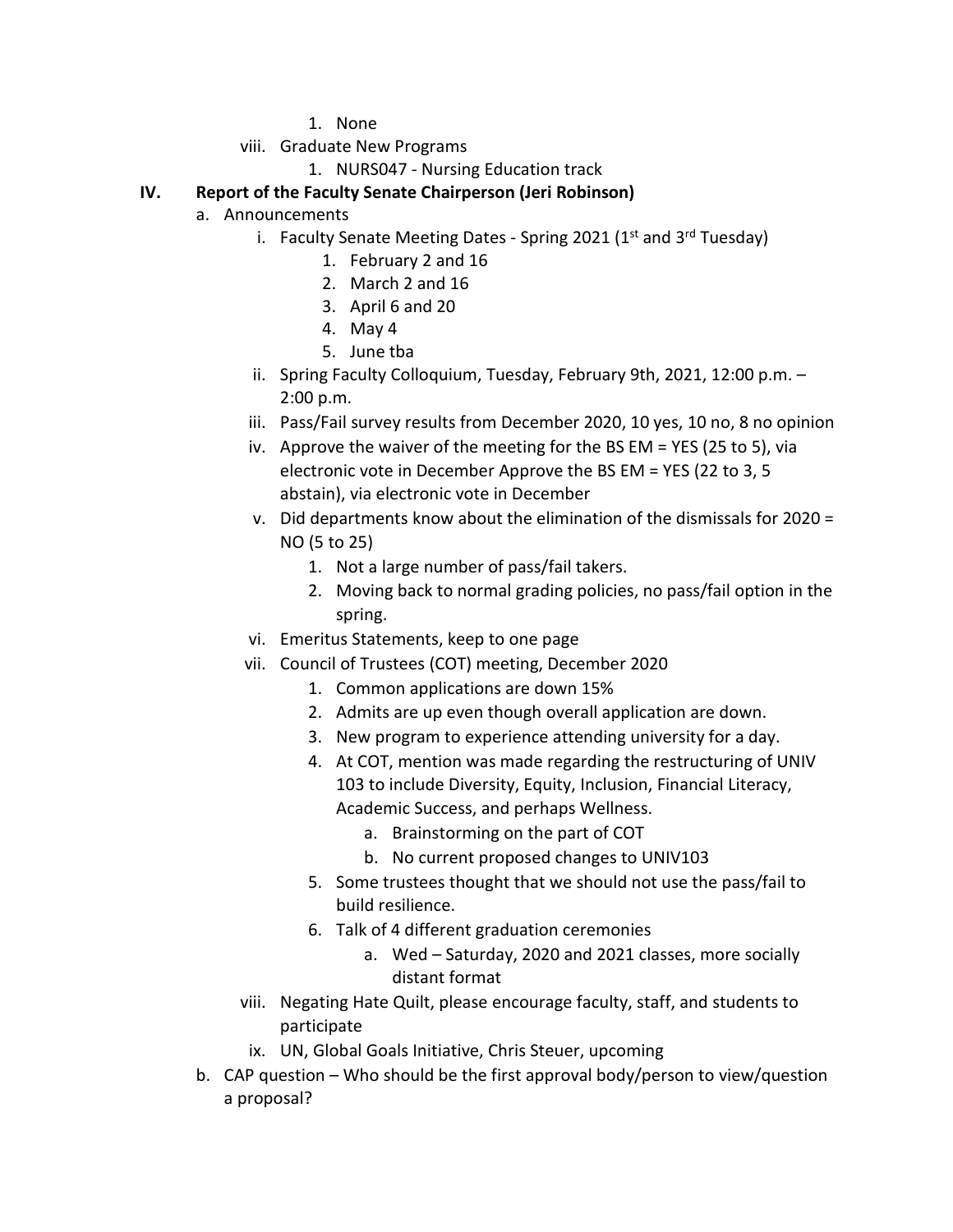- i. Currently Dr. Delle (Associate Provost) who is primarily concerned with proposal completeness in order to move forward
- ii. Should it be faculty as written in CAP policy and as such primary ACC chair?
	- 1. Faculty seems to agree that faculty should be the initial approver/reviewer.
	- 2. There was an original need for a single administrator within CAP online system.
- c. Policy Changes/Corrections Updates
	- i. Ongoing issue of lack of policy updates
	- ii. Suggestion of a single integrated policy document.
	- iii. Suggestion of a broader committee of key stakeholders to address this.
	- iv. UCC leadership to meet with outgoing UCC chair to try to chart most efficient path forward based on extensive work done to date.
- d. CAP Issue: Lack of concurrent review at different ACCs for proposals requesting or requiring multiple ACC review such as multidisciplinary studies.
	- i. How to address this to fit within the CAP system?
	- ii. Concern of changing CAP policy document that is currently in review at the state level. Will this extend the approval even longer?
	- iii. Concern of weighing transparency and speed, equity between departments and programs.
	- iv. A proposed policy change will be drafted to address this issue and will return to UCC for review.

# **V. APSCUF Updates**

- a. Dr. Kelly Banna, APSCUF-MU VP
	- i. A vaccination email was sent a with link to survey to gather information for potential vaccination if/when available.
	- ii. Upcoming Advising survey
		- 1. Anonymous survey to gather data about advising process and what is working/not working.

# **VI. Report of the Student Government Association**

- a. None
- **VII. Report of the Graduate Student Association**
	- a. None

# **VIII. Report of the Administrative Officers**

- a. Dr. James Delle, Associate Provost
	- i. New Dept. of Ed Mandate that requires location information for all students on demand.
		- 1. Student will be asked to update contact information through MAX registration process.
	- ii. Question: Vaccination of students?
		- 1. Unaware of any specific MU efforts to provide this.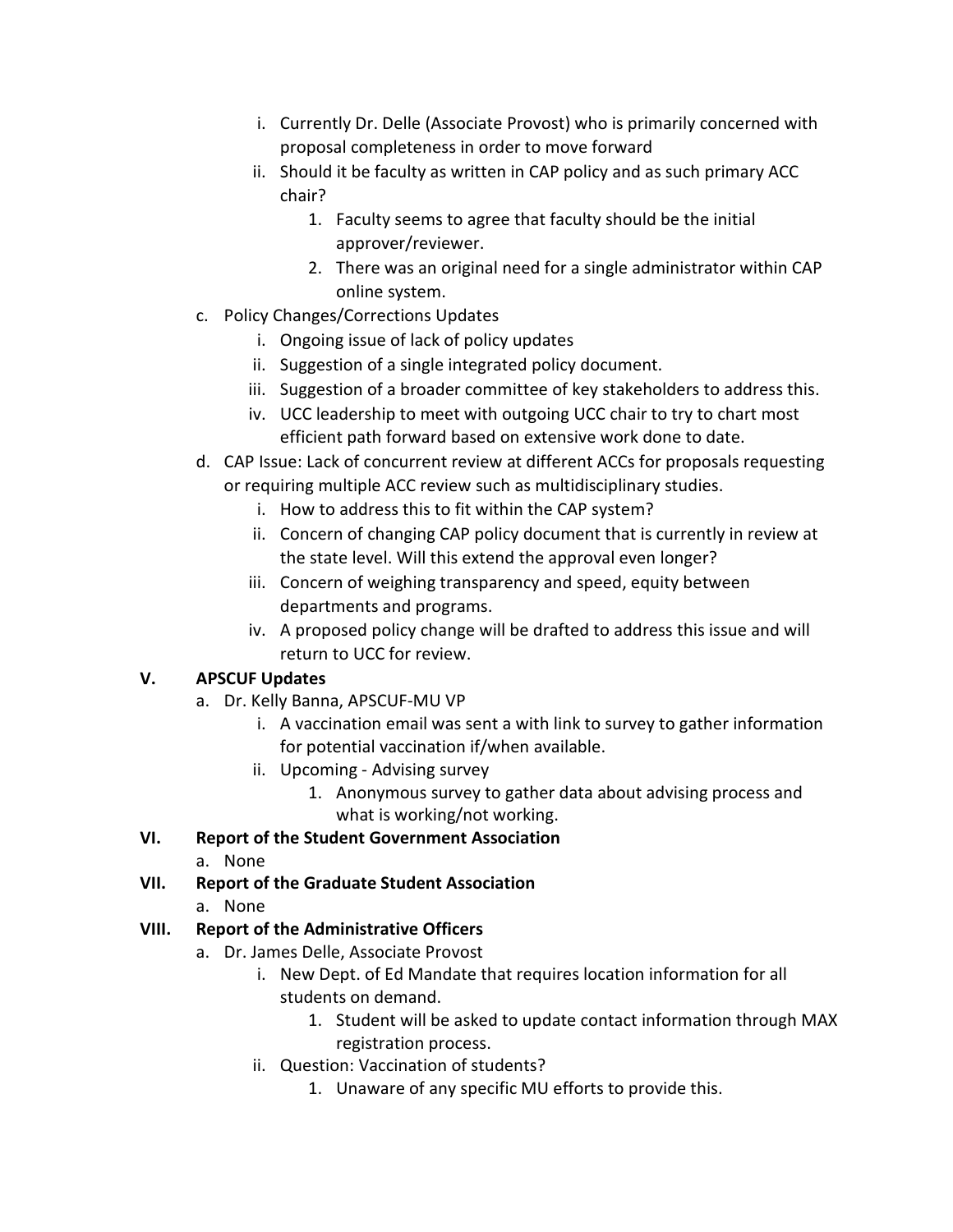- 2. MU cannot require a vaccination unless living in facilities.
- 3. Current COVID vaccines are only approved for emergency use so cannot require it at all.
- b. Alison Hutchinson, Registrar
	- i. Shared enrollment report
		- 1. Headcount down -263 (3.6%)
		- 2. Total UG Credits -5495.5 (-6.9%)
		- 3. Part time up (+194) (+15.6%)
		- 4. Lots of waiting until the last minute for things like financial aid.
	- ii. Admissions for next fall look good, perhaps rebound?
- **IX. Announcement of new courses, programs or changes to existing courses/program**
	- a. See weekly CAP announcements.

## **X. Reports of the Faculty Senate Standing Committees**

- a. General Education Review Committee (GERC) Chairperson: Carrie Smith
	- i. Report emailed with agenda
- **XI. Reports of the Faculty Senate, Convened Committees, Area or Special Committees** a. None

## **XII. Faculty Emeriti Resolutions**

- a. Dr. Blaise Liffick, CSCI (Cain/Lynch) Approved
- b. Dr. Ximena Catepillan, Math (Cardwell/Robinson) Approved
- c. Dr. Bruce M. Ikenaga, Math (Cardwell/Suliman) Approved
- d. Dr. Ronald Umble, Math (Cardwell/Yang) Approved
- e. Dr. Claudia Haferkamp, Psychology (Cook/Frost) Approved
- f. Dr. Frederick Foster-Clark, Psychology (Cook/Cardwell) Approved

### **XIII. Faculty Senate Elections**

a. Officer Elections (Cook/Klosinska) motion to close all nomination and elected unopposed candidates.

### **XIV. New Business**

a. None

A Frost/Robinson motion to adjourn was approved without dissent at 6:00pm.

Respectfully Submitted, Ethan E. Frost Faculty Senate Secretary

### **ACTION SUMMARY**

*Minutes Approved*

 $\bullet$  12/01/2020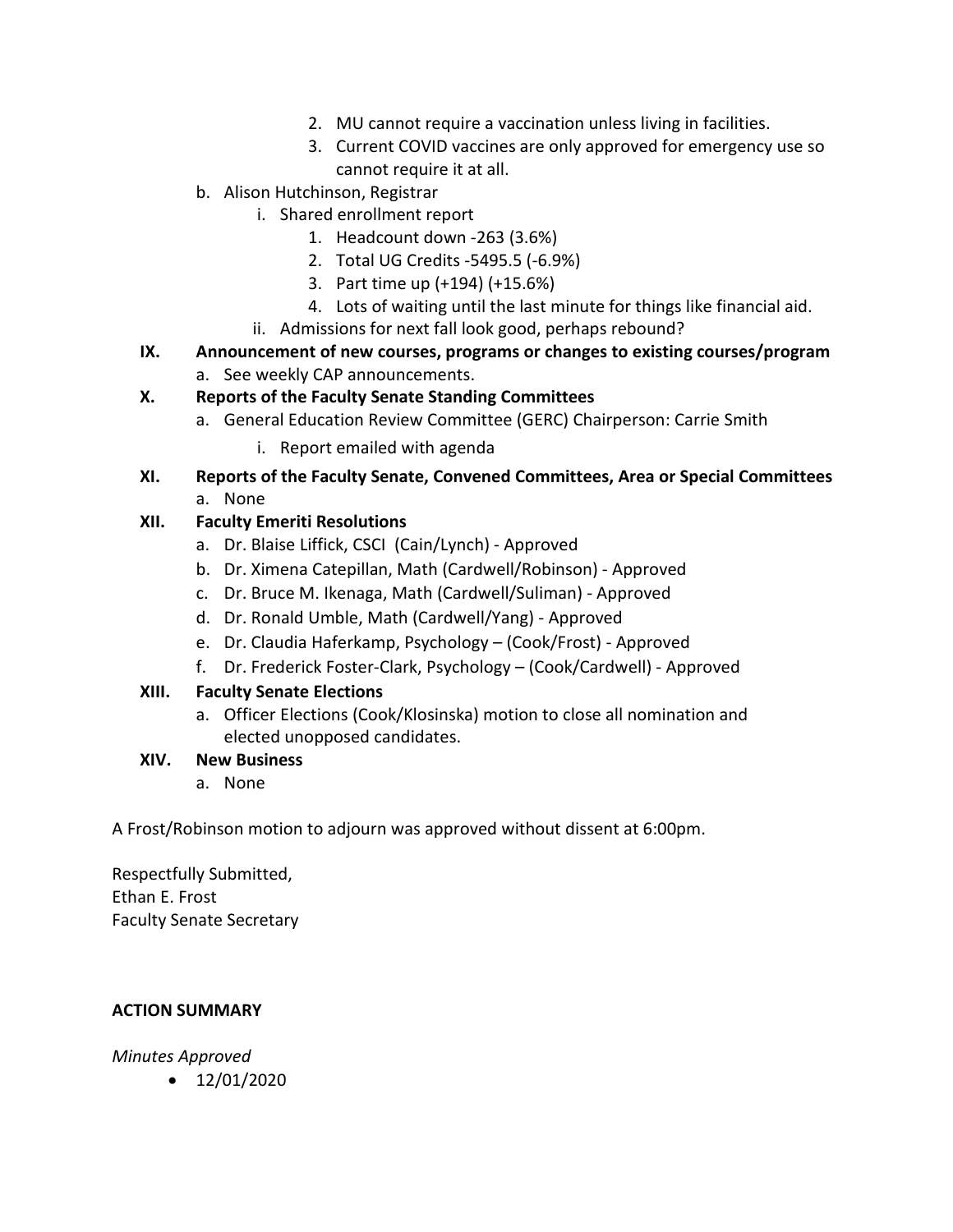#### *Undergraduate Course Changes Approved*

- COMM060 COMM 101 Introduction to Communication
- ESCI077 ESCI 466 Coastal Environmental Oceanography (P)
- MUSI076 MUSI 347 The Art of Choral Techniques
- ESCI106 ESCI 382 Water Wars: Science and Policy
- NURS050 NURS428 Nursing Research
- MUSI075 MUSI 295 Studio Recording I
- PHIL014 PHIL381 Ethical Theories
- SOWK039 SOWK 309 Social Work and Mental Health
- ENGL119 ENGL 280 Rhetoric of the Color Line
- ENGL123 ENGL274 Craft of Writing

### *Undergraduate New Courses Approved*

• ACCT032 – ACCT 368 - Microsoft Excel Certification

### *Undergraduate New Programs Approved*

- PHIL012 Ethics & Society
- NURS045 RN to BSN with Accelerated MSN option
- CSCI045 Minor in Information Technology
- MUSI070 Certificate in Modern Band Applications

### *Graduate Course Changes Approved*

- MATH038 MATH 613 Mathematics Curriculum Connections
- EMEE068 SPED653 Consultation and Collaboration for the Accomplished Special Education Teacher

### *Graduate New Courses Approved*

• LACS052 - SPAN 572 - Aspects of Contemporary Latin America

#### *Graduate New Programs Approved*

• NURS047 - Nursing Education track

### *Faculty Emeriti Resolutions Approved*

- Dr. Blaise Liffick, CSCI
- Dr. Ximena Catepillan, Math
- Dr. Bruce M. Ikenaga, Math
- Dr. Ronald Umble, Math
- Dr. Claudia Haferkamp, Psychology
- Dr. Frederick Foster-Clark, Psychology

### *University Curriculum Committee Officer Election Results*

• Chairperson – Jeri Robinson